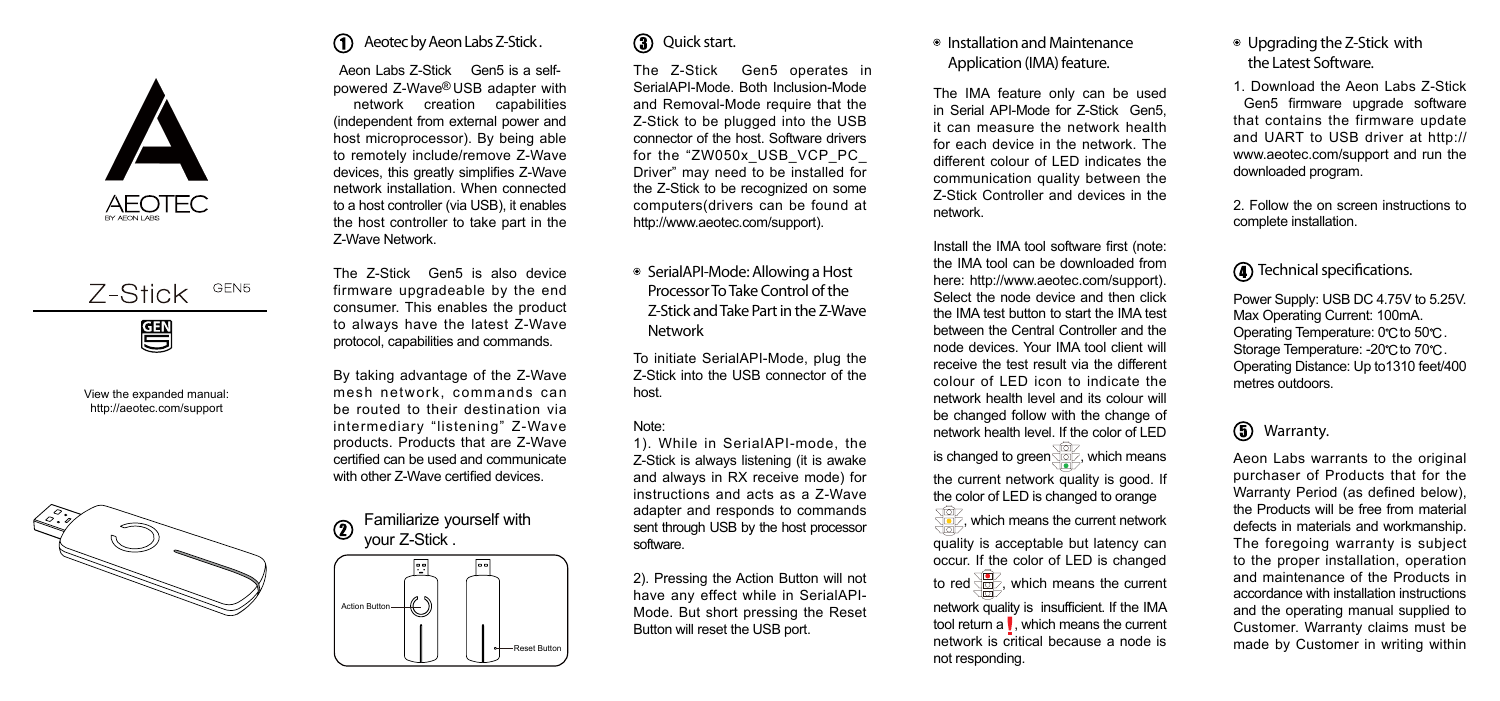thirty (30) days of the manifestation of a problem. Aeon Labs' sole obligation under the foregoing warranty is, at Aeon Labs' option, to repair, replace or correct any such defect that was present at the time of delivery, or to remove the Products and to refund the purchase price to Customer.

The "Warranty Period" begins on the date the Products is delivered and continues for 12 months.

Any repairs under this warranty must be conducted by an authorized Aeon Labs service representative and under Aeon Labs' RMA policy. Any repairs conducted by unauthorized persons shall void this warranty.

Excluded from the warranty are problems due to accidents, acts of God, civil or military authority, civil disturbance, war, strikes, fires, other catastrophes, misuse, misapplication, storage damage, negligence, electrical power problems, or modification to the Products or its components.

Aeon Labs does not authorize any person or party to assume or create for it any other obligation or liability in connection with the Products except as set forth herein.

Aeon Labs will pass on to Customer all manufacturers' Material warranties to the extent that they are transferable, but will not independently warrant any **Material** 

Customer must prepay shipping and

transportation charges for returned Products, and insure the shipment or accept the risk of loss or damage during such shipment and transportation. Aeon Labs will ship the repaired or replacement products to Customer freight prepaid.

Customer shall indemnify, defend, and hold Aeon Labs and Aeon Labs' affiliates, shareholders, directors, officers, employees, contractors, agents and other representatives harmless from all demands, claims, actions, causes of action, proceedings, suits, assessments, losses, damages, liabilities, settlements, judgments, fines, penalties, interest, costs and expenses (including fees and disbursements of counsel) of every kind (i) based upon personal injury or death or injury to property to the extent any of the foregoing is proximately caused either by a defective product (including strict liability in tort) or by the negligent or willful acts or omissions of Customer or its officers, employees, subcontractors or agents, and/or (ii) arising from or relating to any actual or alleged infringement or misappropriation of any patent, trademark, mask work, copyright, trade secret or any actual or alleged violation of any other intellectual property rights arising from or in connection with the products, except to the extent that such infringement exists as a result of Aeon Labs' manufacturing processes.

IN NO EVENT SHALL AEON LABS BE LIABLE FOR ANY INDIRECT. INCIDENTAL, PUNITIVE, SPECIAL OR CONSEQUENTIAL DAMAGES, OR DAMAGES FOR LOSS OF PROFITS, REVENUE, OR USE INCURRED BY CUSTOMER OR ANY THIRD PARTY, WHETHER IN AN ACTION IN CONTRACT, OR TORT, OR OTHERWISE EVEN IF ADVISED OF THE POSSIBILITY OF SLICH DAMAGES. AEON LABS' LIABILITY AND CUSTOMER'S EXCLUSIVE REMEDY FOR ANY CAUSE OF ACTION ARISING IN CONNECTION WITH THIS AGREEMENT OR THE SALE OR USE OF THE PRODUCTS, WHETHER BASED ON NEGLIGENCE, STRICT LIABILITY, BREACH OF WARRANTY, BREACH OF AGREEMENT, OR EQUITABLE PRINCIPLES, IS EXPRESSLY LIMITED TO, AT AEON LABS' OPTION, REPLACEMENT OF, OR REPAYMENT OF THE PURCHASE PRICE FOR THAT PORTION OF PRODUCTS WITH RESPECT TO WHICH DAMAGES ARE CLAIMED. ALL CLAIMS OF ANY KIND ARISING IN CONNECTION WITH THIS AGREEMENT OR THE SALE OR USE OF PRODUCTS SHALL BE DEEMED WAIVED UNLESS MADE IN WRITING WITHIN THIRTY (30) DAYS FROM AEON LABS'S DELIVERY, OR THE DATE FIXED FOR DELIVERY IN THE EVENT OF NONDELIVERY.

THE INDEMNITY AND WARRANTY IN ABOVE ARE EXCLUSIVE AND IN LIEU OF ALL OTHER INDEMNITIES OR WARRANTIES, WHETHER EXPRESS OR IMPLIED, INCLUDING THE IMPLIED WARRANTIES OF MERCHANTABILITY AND FITNESS FOR A PARTICULAR PURPOSE.

#### **FCC NOTICE (for USA)**

THE MANUEACTURER IS NOT RESPONSIBLE FOR ANY RADIO OR TV INTERFERENCE CAUSED BY UNAUTHORIZED MODIFICATIONS TO THIS EQUIPMENT. SUCH MODIFICATIONS COULD VOID THE USER'S AUTHORITY TO OPERATE THE **EQUIPMENT** 

This device complies with Part 15 of the FCC Rules. Operation is subject to the following two conditions: STORE INDOORS WHEN NOT IN USE. SUITABLE FOR DRY LOCATIONS. DO NOT IMMERSE IN WATER. NOT FOR USE WHERE DIRECTLY EXPOSED TO WATER.

1 This device may not cause harmful interference, and

2 This device must accept any interference received, including interference that may cause undesired operation. This equipment has been tested and found to comply with the limits for a Class B digital device, pursuant to part 15 of the FCC Rules. These limits are designed to provide reasonable protection against harmful interference in a residential installation. This equipment generates, uses and can radiate radio frequency energy and, if not installed and used in accordance with the instructions, may cause harmful interference to radio communications. However, there is no guarantee that interference will not occur in a particular installation. If this equipment does cause harmful interference to radio or television reception, which can be determined by turning the equipment off and on, the user is encouraged to try to correct the interference by one or more of the following measures:

- Reorient or relocate the receiving antenna.
- Increase the separation between the equipment and receiver.
- Connect the equipment into an outlet on a circuit different from that to which the receiver is connected.
- Consul the dealer or an experienced radio/TV technician for help.

#### **Warning**

Do not dispose of electrical appliances as unsorted municipal waste, use separate collection facilities. Contact your local government for information regarding the collection systems available.

**Certifications (regional):**



Z-Wave and Z-Wave Plus are registered trademarks of Sigma Designs and its subsidiaries in the United States and other countries

Version:501009000001-AA www.aeotec.com

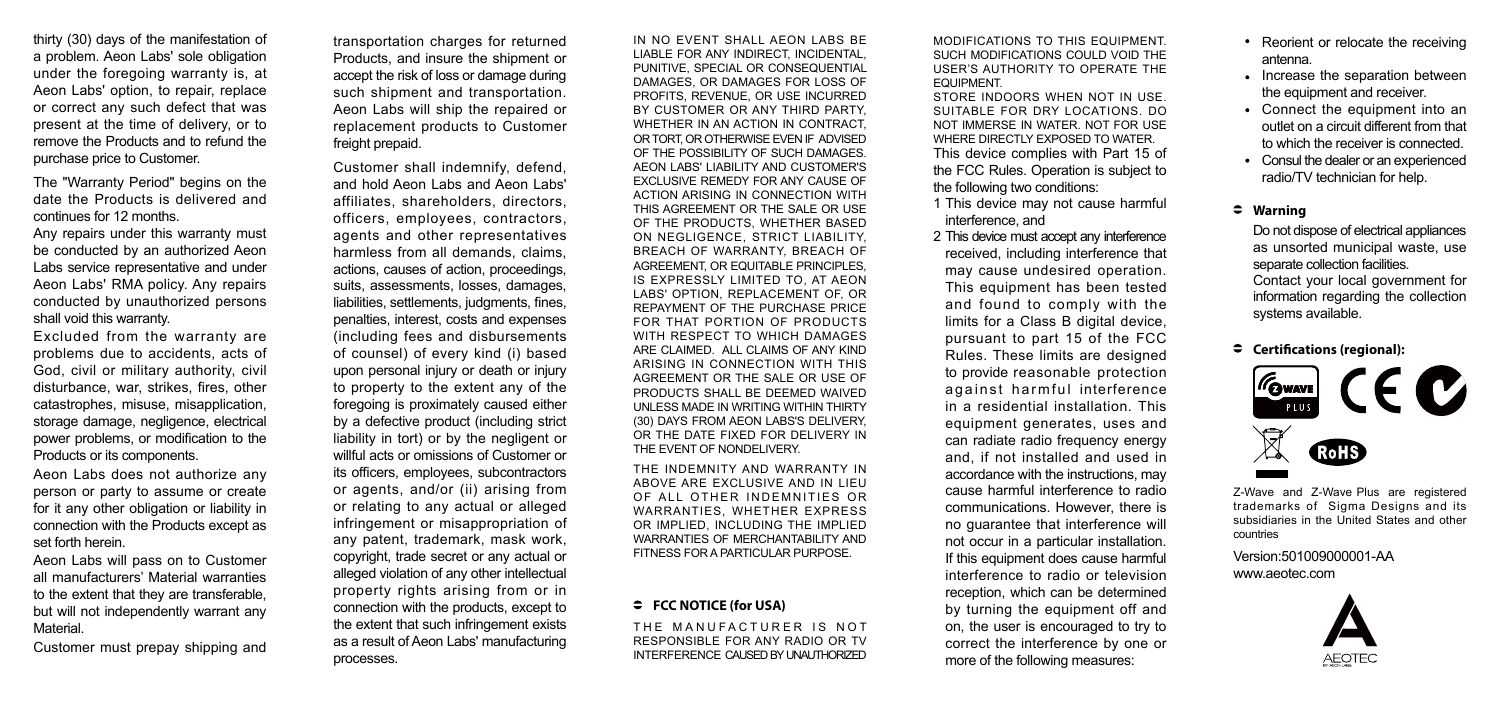# **Aeon Labs Z-Stick Gen5 Engineering Specifications and Advanced Functions for Developers (V1.00)**

Aeon Labs Z-Stick Gen5 is a Z-Wave USB adapter. When it connects to a host controller (via USB), it enables the host controller to take part in the Z-Wave Network. You can use the PC Controller application to control your Z-Wave devices via its Serial API function, this greatly simplifies Z-Wave network installation.

The Z-Stick Gen5 is also device firmware upgradeable by the end consumer. This enables the product to always have the latest Z-Wave protocol, capabilities and commands.

By taking advantage of the Z-Wave mesh network, commands can be routed to their destination via intermediary "listening" Z-Wave products. Products that are Z-Wave certified can be used and communicate with other Z-Wave certified devices.

# **1. Technical Specifications**

**Operating distance:** Up to 500 feet/150 metres outdoors in normal mode or 1310 feet/400 metres outdoors in PA mode.

# **2. Familiarize Yourself with Your Z-Stick**

**2.1 Interface** 



# **3. Independence Mode and Serial API-Mode Functions**

## **3.1 Function of Action Button**

| <b>Button action</b>         | <b>Description</b>                                                                                                                                                                                                                                                                                                                                                                                                                                                                                           |
|------------------------------|--------------------------------------------------------------------------------------------------------------------------------------------------------------------------------------------------------------------------------------------------------------------------------------------------------------------------------------------------------------------------------------------------------------------------------------------------------------------------------------------------------------|
| Press and hold<br>20 seconds | <b>Reset Z-Stick to factory Default:</b><br>1. Unplug the Z-Stick from the USB connector.<br>2. Press and hold the Action Button for 20 seconds.<br>3. If holding time more than one second, the LED will become red, then blink faster and<br>faster. If holding time more than 20 seconds, the LED will become blue and stay solid for 2<br>seconds, it indicates reset success, otherwise please repeat step 2.<br>Note:<br>This procedure should only be used when the primary controller is inoperable. |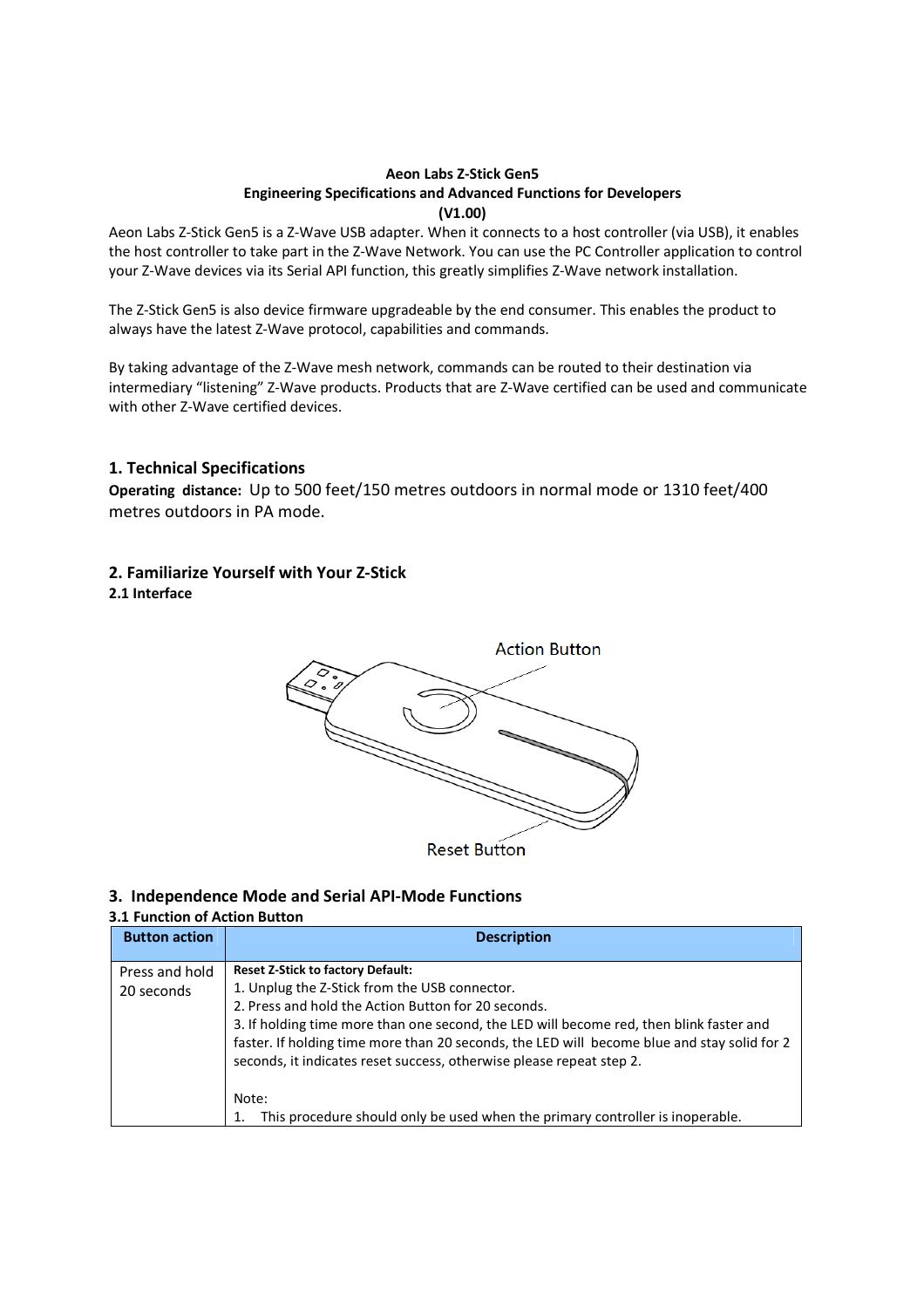| Reset Z-Stick to factory default Settings will:       |
|-------------------------------------------------------|
| 1, exclude the Z-Stick from the Z-Wave network;       |
| 2, remove all Node ids that the Z-Stick included.     |
| 3, restore the configuration settings to the default. |

# **3.2 Function of Reset Button**

| <b>Button action</b> | <b>Description</b>                   |
|----------------------|--------------------------------------|
|                      | Click one time   Reset the USB port. |

# **4. Special Functions of Z-Stick**

# **4.1 Factory reset**

You can through one of the following ways to perform this function:

- 1. At some stage, you may wish to reset all of your Z-Stick's settings to their factory defaults. To do this, press and hold the Reset Button for 20 seconds and then release it. The Z-Stick will now be reset to its original settings, and the blue LED will solid for 2 seconds as confirmation.
- 2. The Z-Stick also can be reset to the factory defaults settings via the host software (e.g. PC Controller Application). To do this, the host software must take control of the Z-Stick USB adapter while the Z-Stick is in SerialAPI-Mode. Please consult the instruction manual of the host software to perform a network reset (i.e. factory reset on the Z-Stick).

# **4.2 Add a Z-Stick to another Z-Stick/a pre-existing Z-Wave network.**

This function also must be done through the host software (e.g. PC Controller Application, etc) which takes control of the Z-Stick USB adapter while the Z-Stick is in SerialAPI-Mode. Please consult the instruction manual of the host software to add the Z-Stick to another Z-Stick/a pre-existing Z-Wave network (i.e. "Learn", "Sync", "Add as Secondary Controller", etc.).

## **4.3 Function of SerialAPI-Mode**

Plug the Z-Stick into the USB connector of the host, the Z-Stick will initiate SerialAPI-Mode, it is always listening (awake and always in RX receive mode) and acts as a Z-Wave adapter and responds to commands sent through USB by the host processor software.

The list supported functions of SerialAPI:

| <b>Functions:</b>              |  |
|--------------------------------|--|
| SUPPORT_GET_ROUTING_TABLE_LINE |  |
| SUPPORT_LOCK_ROUTE_RESPONSE    |  |
| SUPPORT_MEMORY_GET_BUFFER      |  |
| SUPPORT_MEMORY_GET_BYTE        |  |
| SUPPORT_MEMORY_GET_ID          |  |
| SUPPORT_MEMORY_PUT_BUFFER      |  |
| SUPPORT MEMORY PUT BYTE        |  |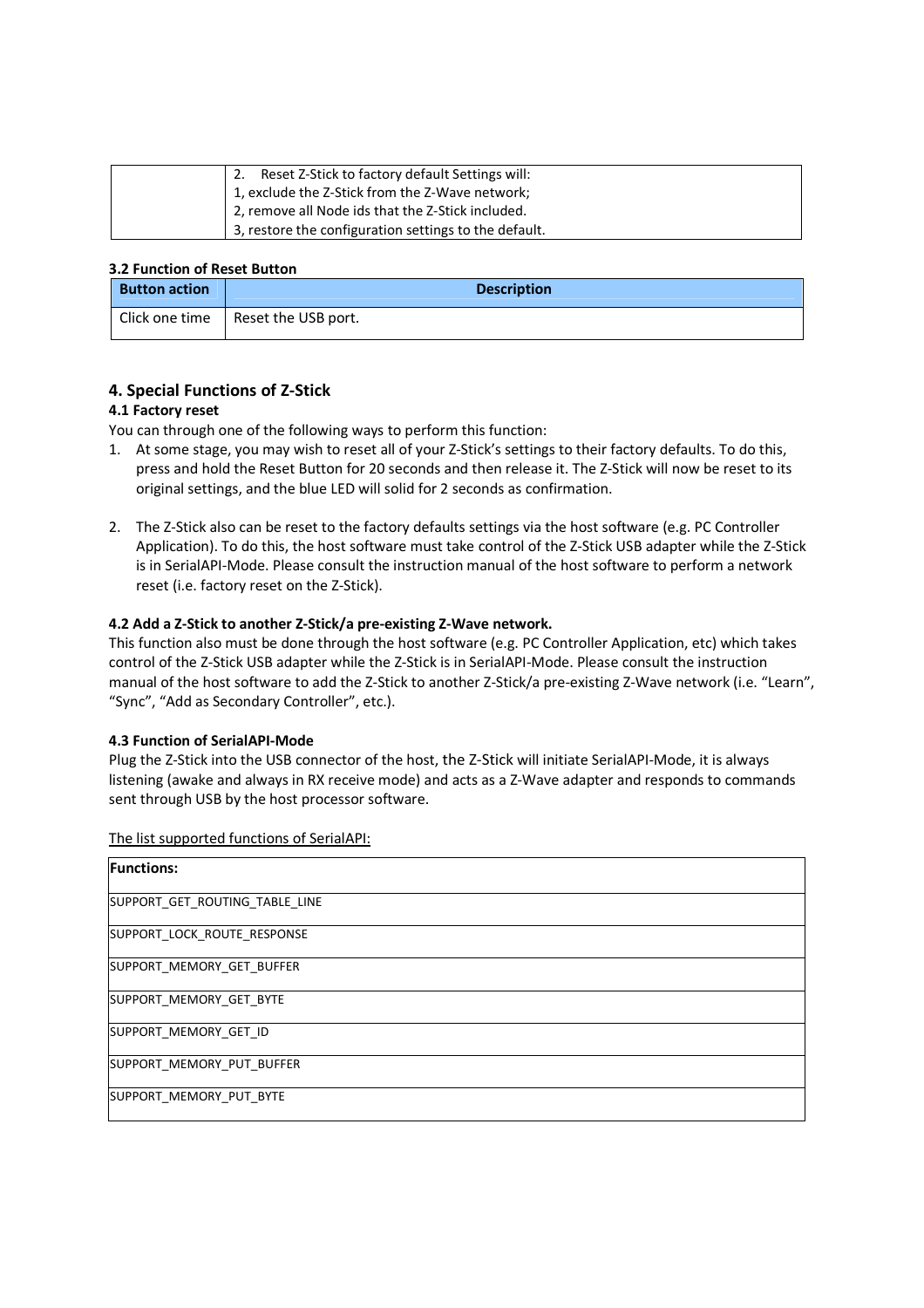| SUPPORT_NVM_GET_ID                     |
|----------------------------------------|
| SUPPORT_NVM_EXT_READ_LONG_BUFFER       |
| SUPPORT_NVM_EXT_READ_LONG_BYTE         |
| SUPPORT_NVM_EXT_WRITE_LONG_BUFFER      |
| SUPPORT_NVM_EXT_WRITE_LONG_BYTE        |
| SUPPORT_PWR_CLK_PD                     |
| SUPPORT_PWR_CLK_PUP                    |
| SUPPORT_PWR_SELECT_CLK                 |
| SUPPORT_PWR_SETSTOPMODE                |
| SUPPORT_STORE_HOMEID                   |
| SUPPORT_STORE_NODEINFO                 |
| SUPPORT_ZW_ADD_NODE_TO_NETWORK         |
| SUPPORT_ZW_AES_ECB                     |
| SUPPORT_ZW_ARE_NODES_NEIGHBOURS        |
| SUPPORT_ZW_ASSIGN_RETURN_ROUTE         |
| SUPPORT_ZW_ASSIGN_SUC_RETURN_ROUTE     |
| SUPPORT_ZW_CONTROLLER_CHANGE           |
| SUPPORT_ZW_CREATE_NEW_PRIMARY          |
| SUPPORT_ZW_DELETE_RETURN_ROUTE         |
| SUPPORT_ZW_DELETE_SUC_RETURN_ROUTE     |
| SUPPORT_ZW_ENABLE_SUC                  |
| SUPPORT_ZW_EXPLORE_REQUEST_INCLUSION   |
| SUPPORT_ZW_GET_CONTROLLER_CAPABILITIES |
| SUPPORT_ZW_GET_LAST_WORKING_ROUTE      |
| SUPPORT_ZW_SET_LAST_WORKING_ROUTE      |
| SUPPORT_ZW_GET_NEIGHBOR_COUNT          |
| SUPPORT_ZW_GET_NODE_PROTOCOL_INFO      |
| SUPPORT_ZW_GET_PROTOCOL_STATUS         |
| SUPPORT_ZW_GET_PROTOCOL_VERSION        |
| SUPPORT_ZW_GET_RANDOM                  |
|                                        |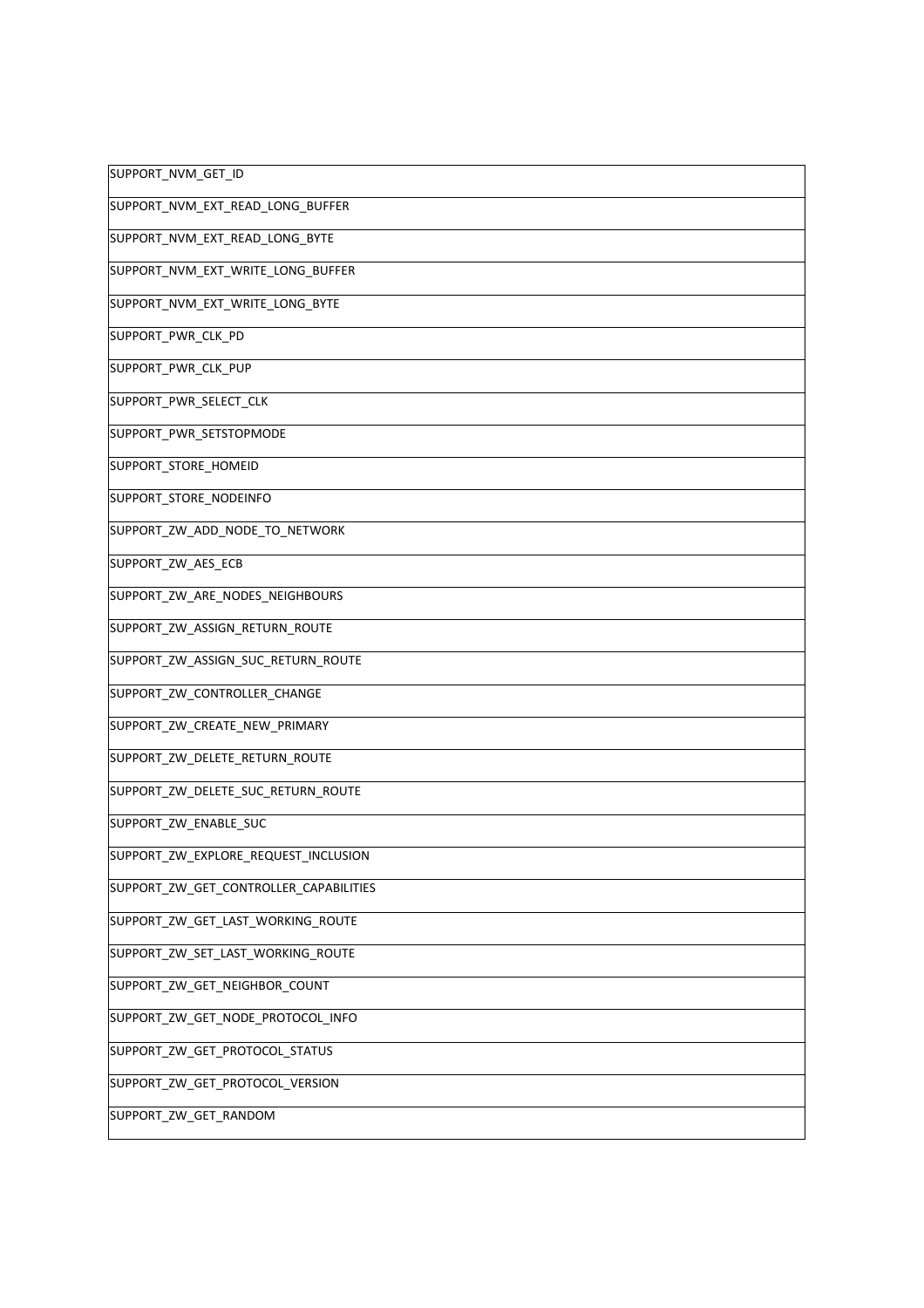| SUPPORT_ZW_GET_ROUTING_MAX                |
|-------------------------------------------|
| SUPPORT_ZW_GET_SUC_NODE_ID                |
| SUPPORT_ZW_GET_VERSION                    |
| SUPPORT_ZW_GET_VIRTUAL_NODES              |
| SUPPORT_ZW_IS_FAILED_NODE_ID              |
| SUPPORT_ZW_IS_NODE_WITHIN_DIRECT_RANGE    |
| SUPPORT_ZW_IS_PRIMARY_CTRL                |
| SUPPORT_ZW_IS_VIRTUAL_NODE                |
| SUPPORT_ZW_IS_WUT_KICKED                  |
| SUPPORT_ZW_NEW_CONTROLLER                 |
| SUPPORT_ZW_RANDOM                         |
| SUPPORT_ZW_REDISCOVERY_NEEDED             |
| SUPPORT_ZW_REMOVE_FAILED_NODE_ID          |
| SUPPORT_ZW_REMOVE_NODE_FROM_NETWORK       |
| SUPPORT_ZW_REPLACE_FAILED_NODE            |
| SUPPORT_ZW_REPLICATION_COMMAND_COMPLETE   |
| SUPPORT_ZW_REPLICATION_SEND_DATA          |
| SUPPORT_ZW_REQUEST_NETWORK_UPDATE         |
| SUPPORT_ZW_REQUEST_NEW_ROUTE_DESTINATIONS |
| SUPPORT_ZW_REQUEST_NODE_INFO              |
| SUPPORT_ZW_REQUEST_NODE_NEIGHBOR_UPDATE   |
| SUPPORT_ZW_RF_POWER_LEVEL_GET             |
| SUPPORT_ZW_RF_POWER_LEVEL_REDISCOVERY_SET |
| SUPPORT_ZW_RF_POWER_LEVEL_SET             |
| SUPPORT_ZW_SEND_DATA                      |
| SUPPORT_ZW_SEND_DATA_ABORT                |
| SUPPORT_ZW_SEND_DATA_BRIDGE               |
| SUPPORT_ZW_SEND_DATA_META                 |
| SUPPORT_ZW_SEND_DATA_META_BRIDGE          |
| SUPPORT_ZW_SEND_DATA_META_MR              |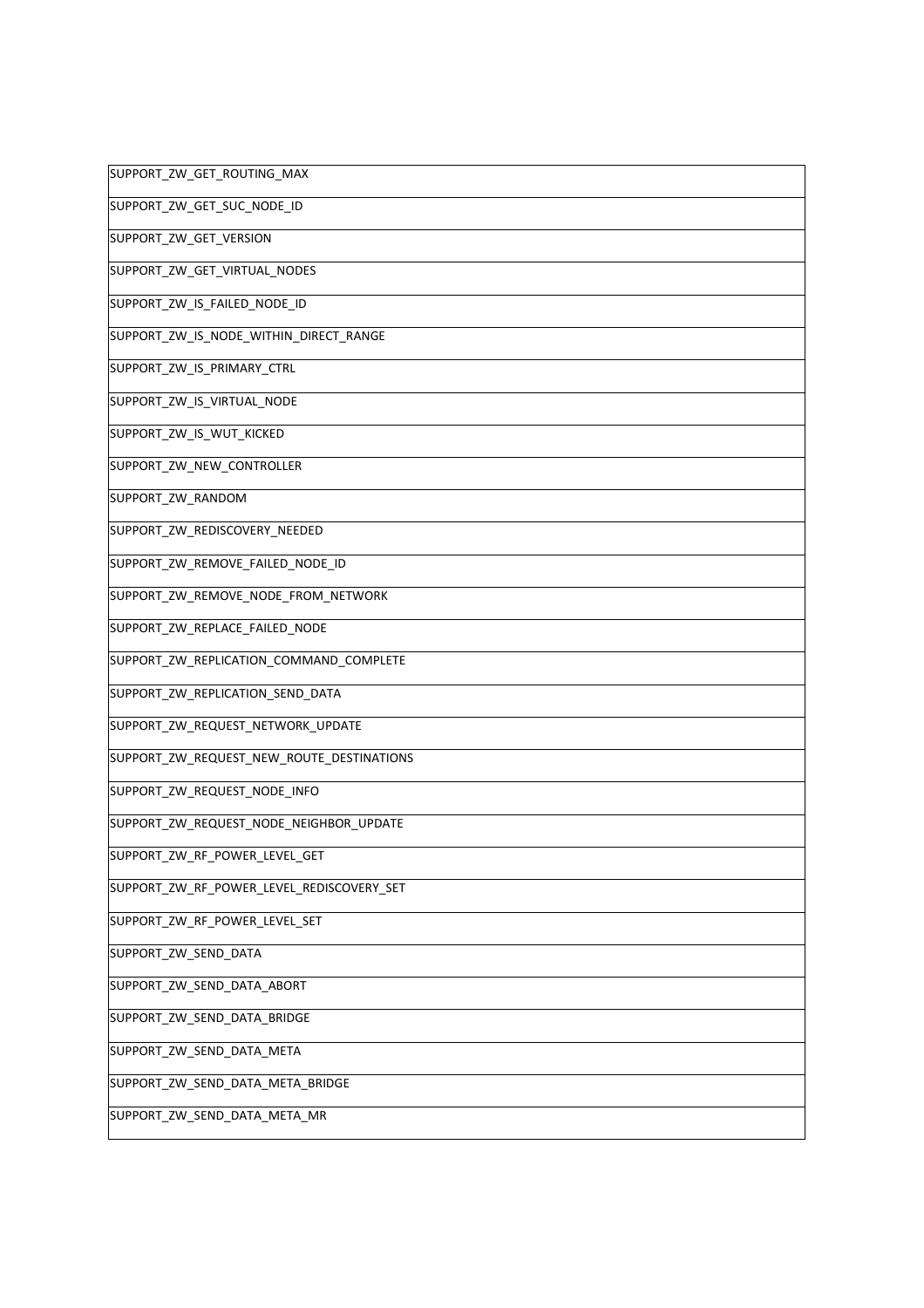| SUPPORT_ZW_SEND_DATA_MR           |
|-----------------------------------|
| SUPPORT_ZW_SEND_DATA_MULTI        |
| SUPPORT_ZW_SEND_DATA_MULTI_BRIDGE |
| SUPPORT_ZW_SEND_NODE_INFORMATION  |
| SUPPORT_ZW_SEND_SLAVE_DATA        |
| SUPPORT_ZW_SEND_SUC_ID            |
| SUPPORT_ZW_SEND_TEST_FRAME        |
| SUPPORT_ZW_SET_DEFAULT            |
| SUPPORT_ZW_SET_EXT_INT_LEVEL      |
| SUPPORT_ZW_SET_LEARN_MODE         |
| SUPPORT_ZW_SET_LEARN_NODE_STATE   |
| SUPPORT_ZW_SET_PROMISCUOUS_MODE   |
| SUPPORT_ZW_SET_RF_RECEIVE_MODE    |
| SUPPORT_ZW_SET_ROUTING_INFO       |
| SUPPORT_ZW_SET_ROUTING_MAX        |
| SUPPORT_ZW_SET_SLAVE_LEARN_MODE   |
| SUPPORT_ZW_SET_SLEEP_MODE         |
| SUPPORT_ZW_SET_SUC_NODE_ID        |
| SUPPORT_ZW_SET_WUT_TIMEOUT        |
| SUPPORT_ZW_SUPPORT9600_ONLY       |
| SUPPORT_ZW_TYPE_LIBRARY           |
| SUPPORT_ZW_WATCHDOG_DISABLE       |
| SUPPORT_ZW_WATCHDOG_ENABLE        |
| SUPPORT_ZW_WATCHDOG_KICK          |
| SUPPORT_ZW_WATCHDOG_START         |
| SUPPORT_ZW_WATCHDOG_STOP          |
| SUPPORT_ZW_NVR_GET_VALUE          |
| SUPPORT_FUNC_ID_CLEAR_TX_TIMERS   |
| SUPPORT_FUNC_ID_GET_TX_TIMERS     |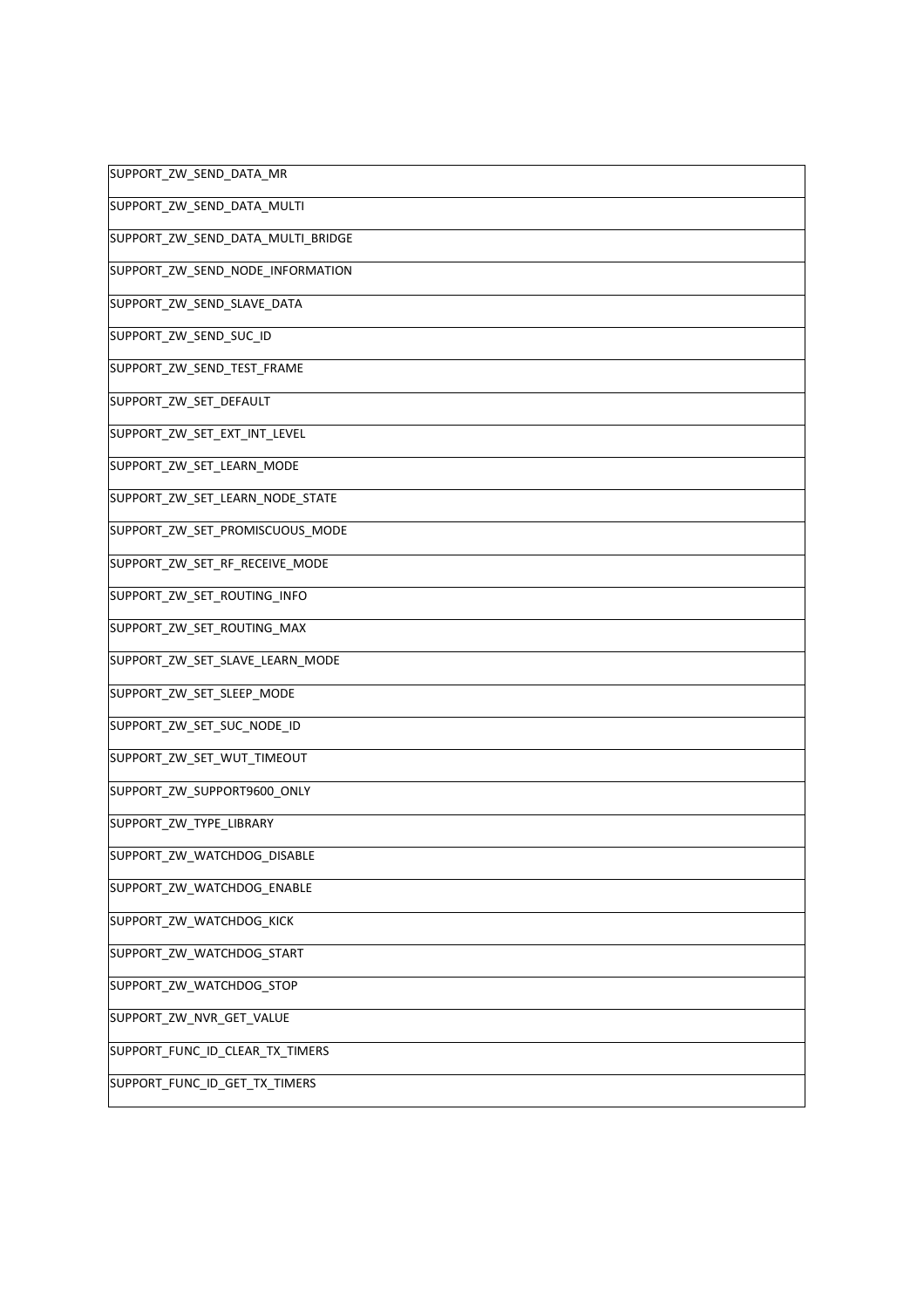## **4.4 Installation and Maintenance Application (IMA) feature**

When the Z-Stick is in Serial API-Mode and acts a primary controller, it can measure the network health for each device in the network. The different colour of LED indicates the communication quality between the Z-Stick Controller and devices in the network.

Install the IMA tool software first (note: the IMA tool can be downloaded from here:

http://www.aeotec.com/support). Select the node device and then click the IMA test button to start the IMA test between the Central Controller and the node devices. Your IMA tool client will receive the test result and use different colour of LED icon to indicate the network health level, its colour will be changed follow with the change of network health level.



Network health is good



Network health is acceptable but latency can occur



Network health is insufficient



Network health is critical because node is not responding

# **4.5 Configuration**

## **4.4.1 Set Command**

The Set Command used to set the value of configuration parameter(s), command format:

| <b>Serial API:</b> (refer to the below form)           |  |  |  |  |
|--------------------------------------------------------|--|--|--|--|
| HOST->ZW: REQ   0xf2   Parameter Number   size   Value |  |  |  |  |
| ZW->HOST: RES   0xf2   RetVal                          |  |  |  |  |

## **REQUEST:**

|                  | 6                | 5 | 4 | 3 |  |  | $\mathbf 0$ |
|------------------|------------------|---|---|---|--|--|-------------|
| Command = $0xF2$ |                  |   |   |   |  |  |             |
|                  | Parameter Number |   |   |   |  |  |             |
| Default          | Size             |   |   |   |  |  |             |
|                  | Value 1(MSB)     |   |   |   |  |  |             |
| Value 2          |                  |   |   |   |  |  |             |
|                  |                  |   |   |   |  |  |             |
|                  | Value n(LSB)     |   |   |   |  |  |             |

*Parameter Number (8 bits)*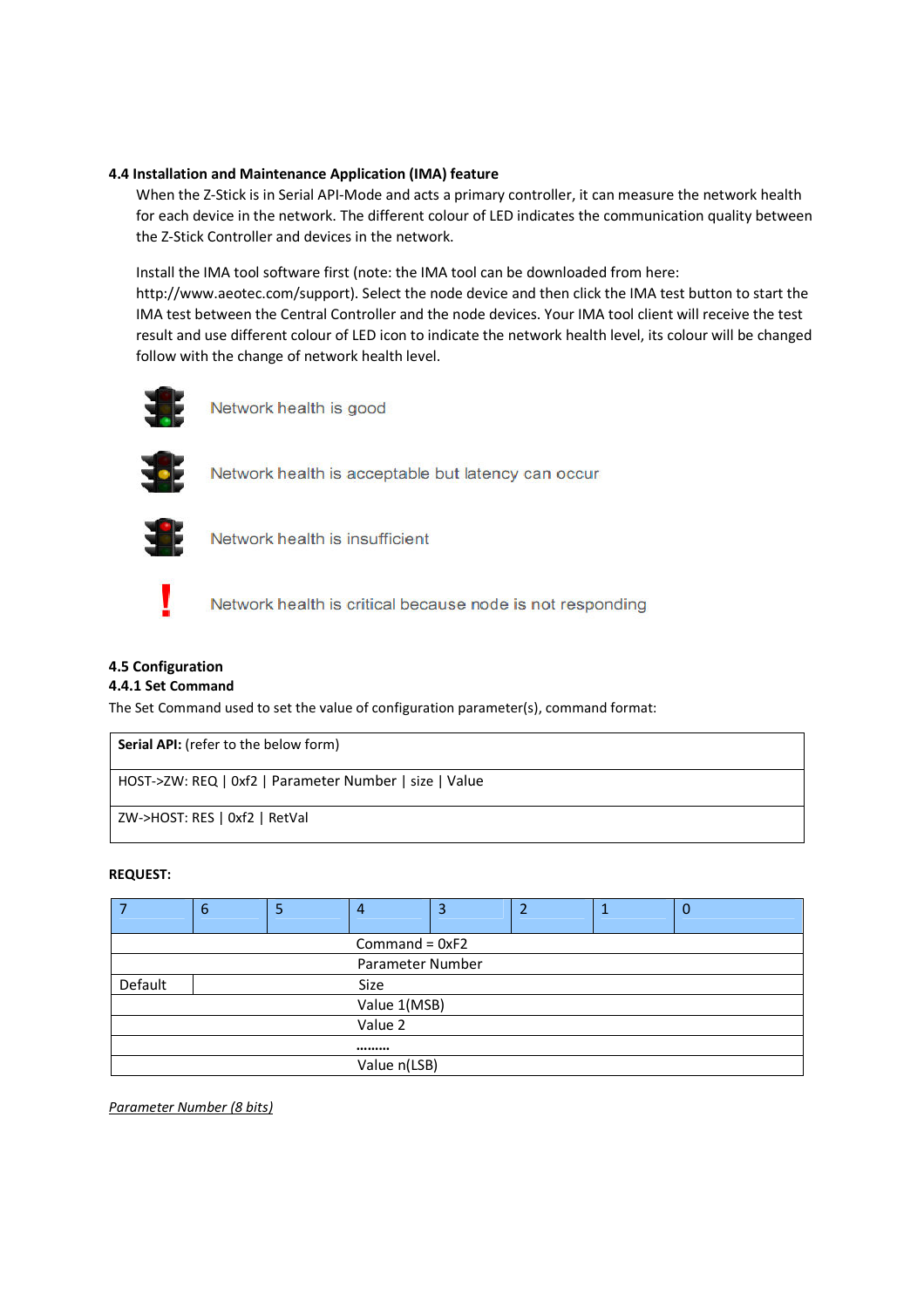The parameter number field specifies which configuration parameter is being set. The parameter numbers refer to the form at the end of the document.

### *Default (1 bit)*

If the default bit is set to 1 the device is set to default factory setting and the configuration values is ignored. If the default bit is set to 0 then the configuration values is used.

### *Size (7 bits)*

The size field indicates the number of bytes used for the configuration value. *Value 1 … Value N (variable)* 

The value is a unsigned field. The field can be 16 bytes in size. Please refer to the form at the end of the document.

### **RESPONSE:**

### *RetVal :*

If the set is successful will return TRUE, otherwise it returns FALSE

### **4.4.2 Get Command**

This Get Command used to get the values of some configuration parameters.

| <b>Serial API:</b>                                                                                     |
|--------------------------------------------------------------------------------------------------------|
| HOST->ZW: REQ   0xf3   Parameter Number 1      Parameter Number N                                      |
| ZW->HOST: RES   0xf3   Parameter Number 1   size 1   Value      Parameter Number N   size N  <br>Value |

### **REQUEST:**

### *Parameter Number 1 ... Parameter Number N (variable)*

The parameter number field specifies which configuration parameter is being requested. The parameter numbers refer to the form at the end of the document.

## **RESPONSE:**

Refer to explanation under the Set Command Request.